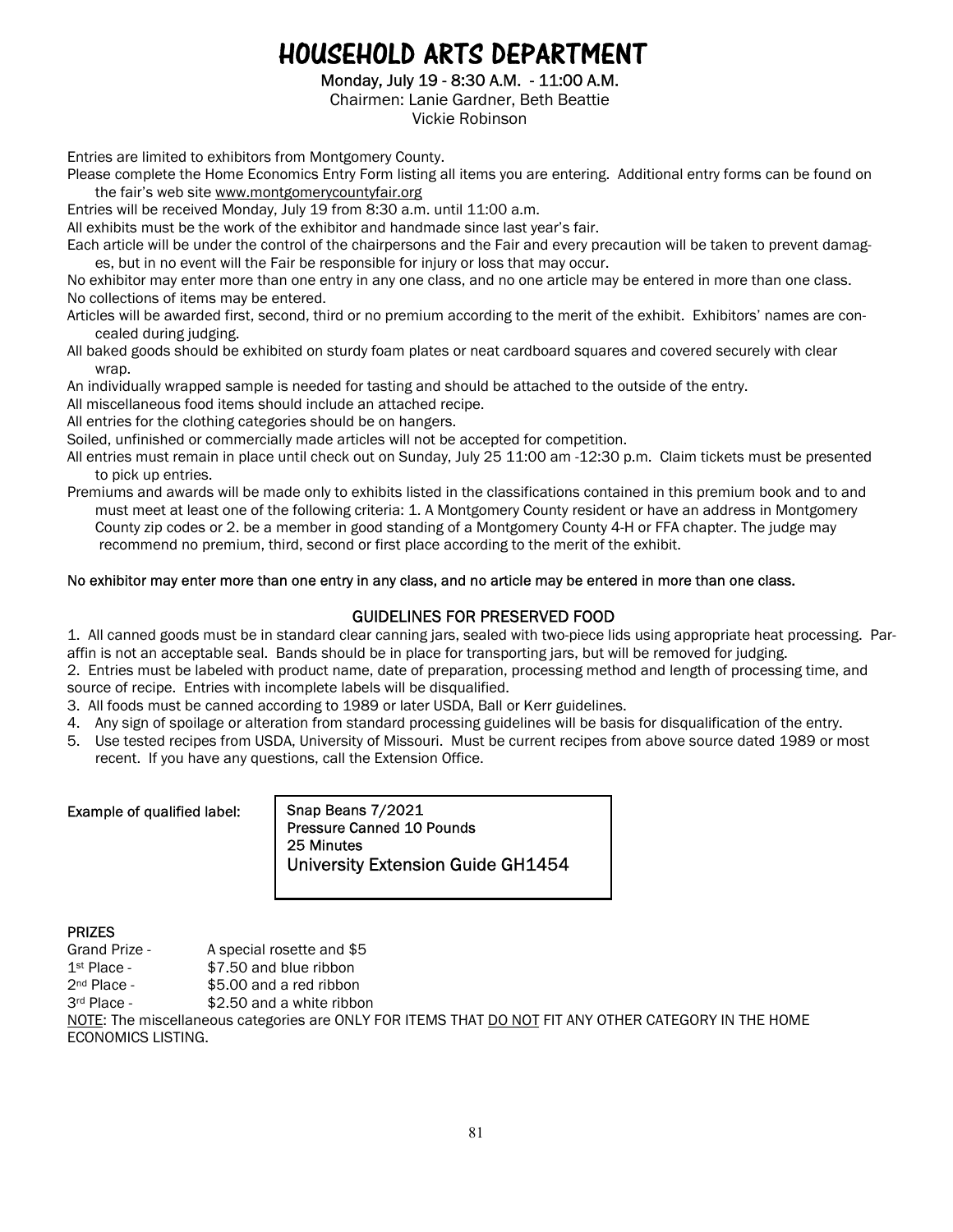# Household Arts Department Class Listing

## SPECIAL CLASSES:

"Garden Art"

\$25 prize awarded to a single winner per Special Class See Class #117 for Special Class Entries

#### YEAST BREAD

 $\frac{1}{2}$  loaf or 4 rolls plus wrapped sample

- 1. White bread
- 2. Dinner rolls
- 3. Sweet rolls
- 4. Miscellaneous (Any item NOT listed above)

#### QUICK BREADS

 $\frac{1}{2}$  loaf or 4 small items plus wrapped sample

- 5. Biscuits (4)
- 6. Corn bread
- 7. Muffins (4)
- 8. Fruit, vegetable or nut bread
- 9. Miscellaneous (Any item NOT listed above)

#### CAKES (No frosting please)

- 1/4 of the cake plus wrapped sample
- 10. Chiffon or Angel Food Cake
- 11. Miscellaneous

#### **COOKIES**

#### 4 cookies plus wrapped sample

- 12. Rolled (cut-out)
- 13. Dropped chocolate chip
- 14. Dropped any other
- 15. Bar brownies
- 16. Refrigerator
- 17. Shaped
- 18. Miscellaneous (Any item NOT listed above)

#### **CANDY**

#### 4 pieces plus wrapped sample

19. Crystalline – dipped chocolate. Fudge, nougats, fondant

- 20. Non-crystalline caramels, hard candies, brittles
- 21. Miscellaneous (any item NOT listed above)

### FOR KIDS ONLY

(Age 8 & younger)

22. Any food item

#### PRESERVED FOODS:

Refer to guidelines. Must be in clear, colorless glass jar with PLAIN LABEL and NO ADDITIONAL DECORA-TION

#### CANNED FRUIT

- 23. Apples
- 24. Applesauce
- 25. Berries, any kind
- 26. Peaches
- 27. Pears
- 28. Fruit juice
- 29. Miscellaneous (any item NOT listed above)

#### CANNED VEGETABLES

- 30. Corn
- 31. Green beans
- 32. Tomatoes
- 33. Tomato Juice
- 34. Salsa
- 35. Chili Sauce, Ketchup, Pasta Sauce
- 36. Miscellaneous (any item NOT listed above)

## **JELLY**

- 37. Blackberry
- 38. Grape
- 39. Miscellaneous (any item NOT listed above)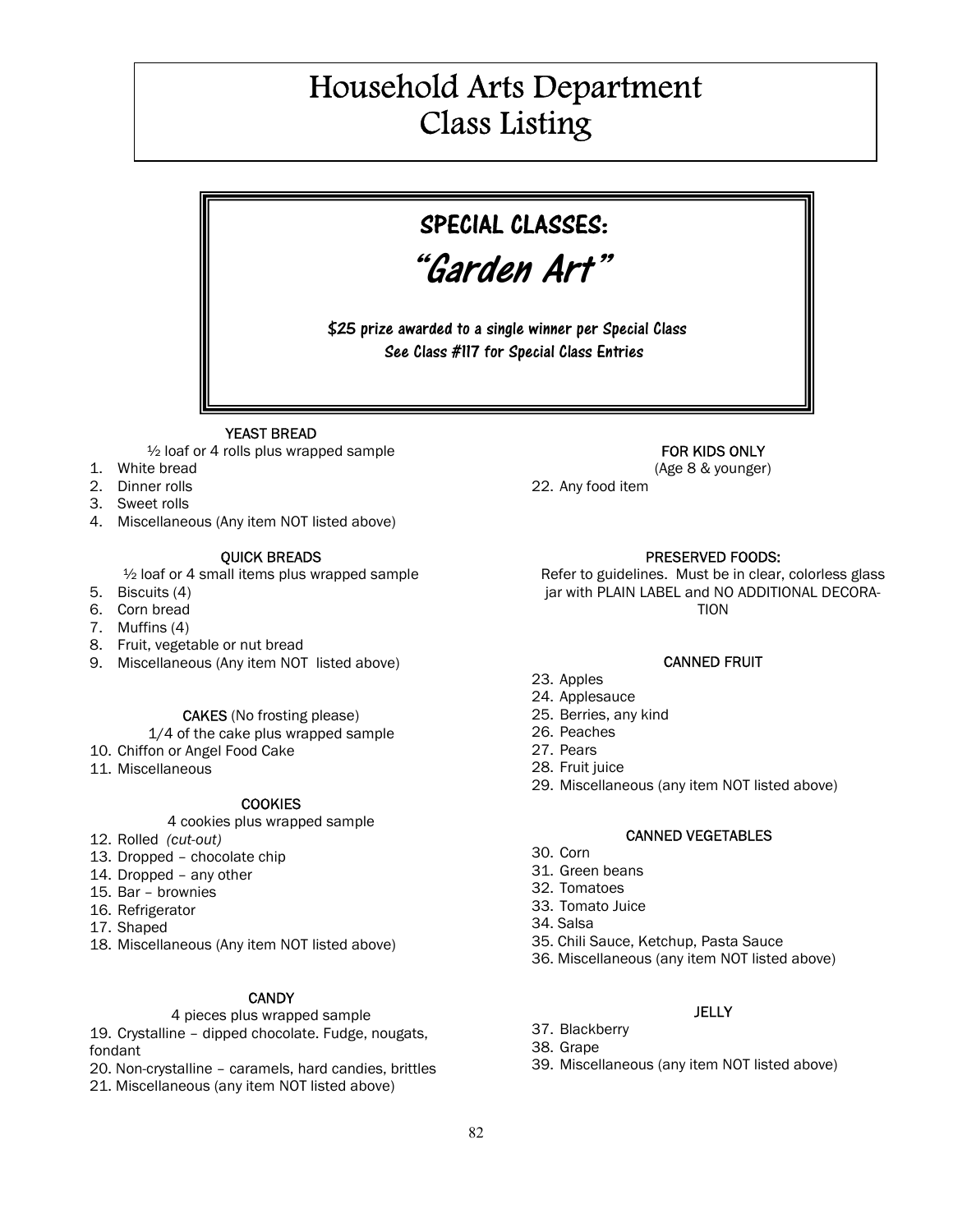|                       |                                     |           | HOUSEHOLD ARTS-FOOD EXHIBIT REGISTRATION FORM<br>2022 MONTGOMERY COUNTY FAIR |             |                        |                                                                                            |                        |                                            |       |
|-----------------------|-------------------------------------|-----------|------------------------------------------------------------------------------|-------------|------------------------|--------------------------------------------------------------------------------------------|------------------------|--------------------------------------------|-------|
|                       | *Exhibitors<br>Name:                |           |                                                                              | Please brin |                        | g this form with you to enter exhibits on                                                  |                        |                                            |       |
|                       | *Mailing Address:                   |           |                                                                              |             |                        | Monday, July 19. Please have the items with an<br>asterisks (*) completed when you arrive. |                        |                                            |       |
| *City:                |                                     |           | $\overline{2}$                                                               |             |                        | ONE Exhibitors per sheet. One entry per line.                                              |                        |                                            |       |
|                       | *Phone Number:                      |           |                                                                              |             |                        | www.mongomerycountytair.org<br>More forms are available at                                 |                        |                                            |       |
| Rec'd<br>$\mathbf{B}$ | $(1-52 \& 116)$<br>*Class#<br>(Apro | *Category | *Food Items Exhibited                                                        | Exhibit #   | Place<br>\$7.50<br>1sp | \$5.00<br>Place<br>2nd                                                                     | \$2.50<br>Place<br>3rd | <b>Rosette</b><br>Grand<br>\$5.00<br>Prize | Total |
|                       |                                     |           |                                                                              |             |                        |                                                                                            |                        |                                            |       |
|                       |                                     |           |                                                                              |             |                        |                                                                                            |                        |                                            |       |
|                       |                                     |           |                                                                              |             |                        |                                                                                            |                        |                                            |       |
|                       |                                     |           |                                                                              |             |                        |                                                                                            |                        |                                            |       |
|                       |                                     |           |                                                                              |             |                        |                                                                                            |                        |                                            |       |
|                       |                                     |           |                                                                              |             |                        |                                                                                            |                        |                                            |       |
|                       |                                     |           |                                                                              |             |                        |                                                                                            |                        |                                            |       |
|                       |                                     |           |                                                                              |             |                        |                                                                                            |                        |                                            |       |
|                       |                                     |           |                                                                              |             |                        |                                                                                            |                        |                                            |       |
|                       |                                     |           |                                                                              |             |                        |                                                                                            |                        |                                            |       |
|                       |                                     |           |                                                                              |             |                        |                                                                                            |                        |                                            |       |